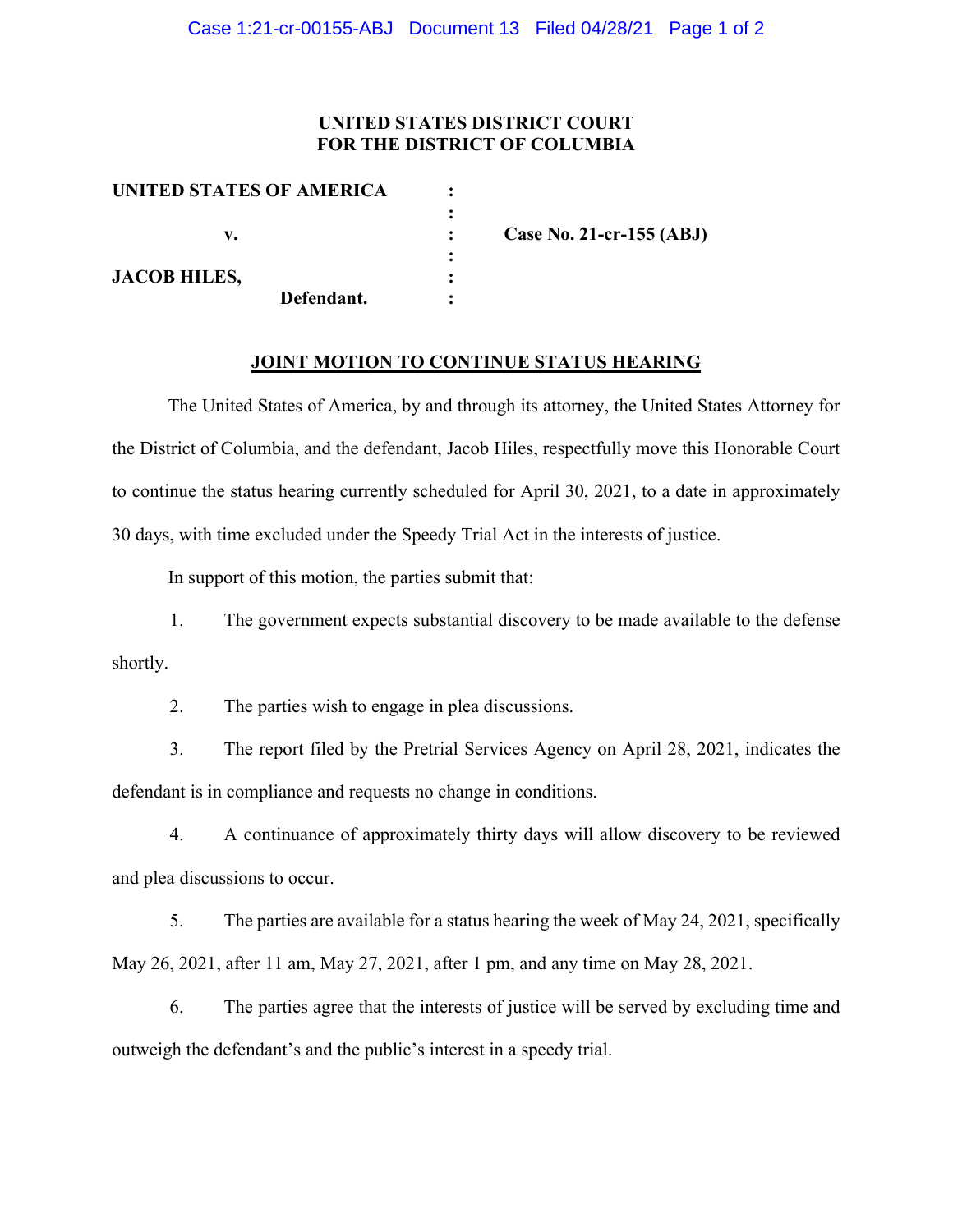# Case 1:21-cr-00155-ABJ Document 13 Filed 04/28/21 Page 2 of 2

WHEREFORE, the parties respectfully ask this Court to continue the status hearing currently scheduled for April 30, 2021, to a date the week of May 24, 2021.

Respectfully submitted,

CHANNING D. PHILLIPS ACTING UNITED STATES ATTORNEY

By: */s/ Mary L. Dohrmann* MARY L. DOHRMANN NY Bar No. 5443874 Assistant United States Attorney 555 4th Street, N.W. Washington, D.C. 20530 (202) 252-7035 Mary.Dohrmann@usdoj.gov

> */s/ Alexander Bell* ALEXANDER BELL Counsel to the Defendant